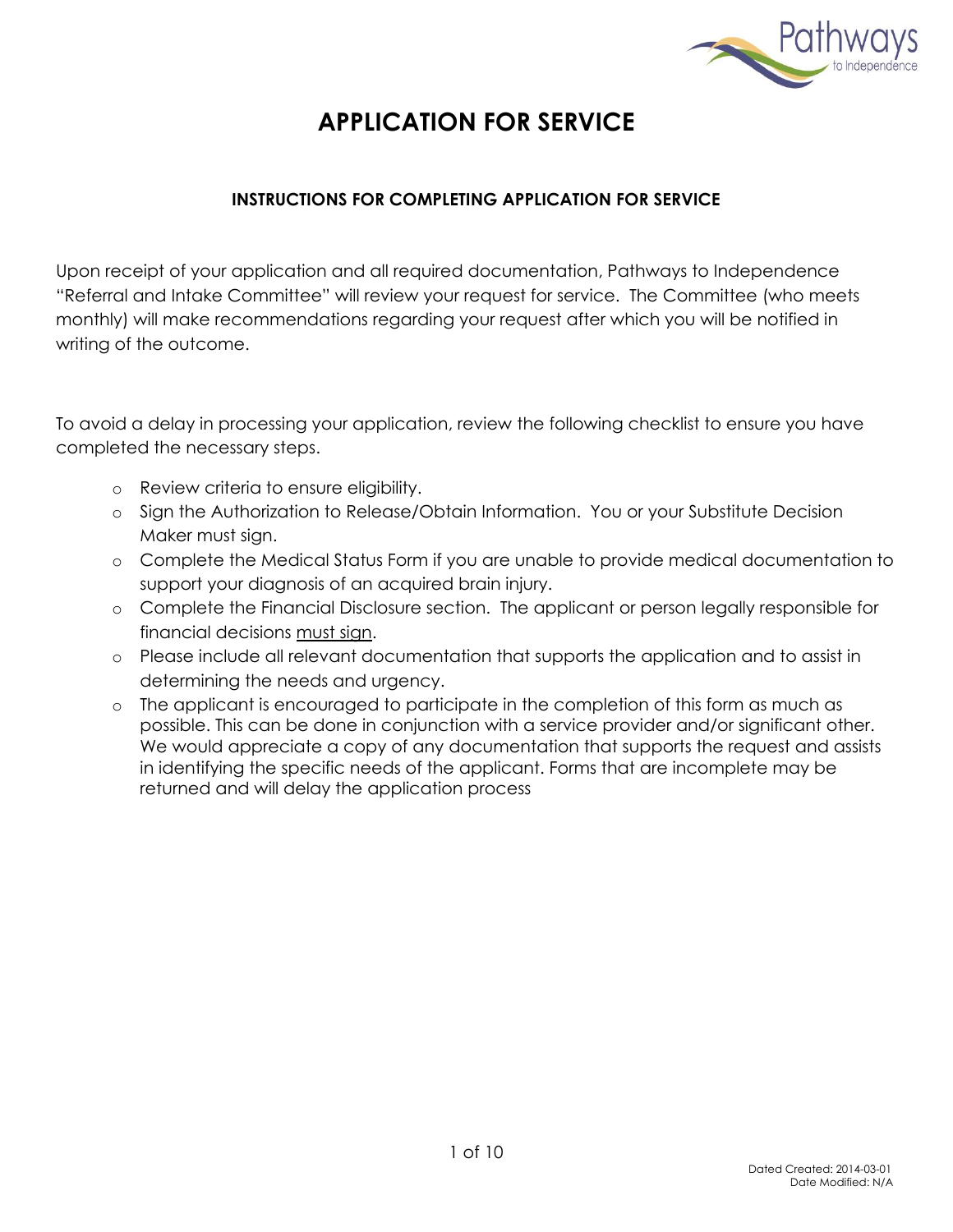

#### **APPLICATION FOR SERVICE FORM**

| <b>PERSONAL INFORMATION</b>                                                                    |                                |                                                                             |                                    |  |
|------------------------------------------------------------------------------------------------|--------------------------------|-----------------------------------------------------------------------------|------------------------------------|--|
| First Name                                                                                     | Date of Birth<br>(dd-mmm-yyyy) |                                                                             |                                    |  |
| Last Name                                                                                      |                                |                                                                             | Sex:<br>Male<br>Female             |  |
| Address (Inc Apt#)                                                                             | Home Phone Number              |                                                                             | Alternate Phone Number             |  |
|                                                                                                |                                |                                                                             |                                    |  |
| City                                                                                           | Province                       | Postal Code                                                                 | <b>Email Address</b>               |  |
| Region:                                                                                        |                                |                                                                             |                                    |  |
| <b>Health Card Number</b>                                                                      |                                |                                                                             |                                    |  |
| Do you wear a medical alert bracelet? $\Box$ Yes $\Box$ No                                     |                                |                                                                             | <b>Marital Status</b>              |  |
| If yes what is your medical condition:                                                         |                                |                                                                             |                                    |  |
|                                                                                                |                                |                                                                             |                                    |  |
| Current Living Situation:   Alone                                                              |                                |                                                                             | $\Box$ With Other (specify) $\Box$ |  |
| Accommodation: □ House □ Group Home □ Apartment Building □ Supportive Housing<br>Rooming House |                                |                                                                             |                                    |  |
| Long Term Care Facility     Hospital     Other _________________________________               |                                |                                                                             |                                    |  |
|                                                                                                |                                |                                                                             |                                    |  |
| Citizenship: □ Canadian □ Permanent Resident □ Other                                           |                                |                                                                             |                                    |  |
| Are you a resident of Ontario? $\Box$ Yes                                                      | $\vert$ No                     |                                                                             |                                    |  |
| Language Spoken:                                                                               |                                | Interpreter Required:<br>Yes<br><b>No</b>                                   |                                    |  |
| <b>First Nation Band Affiliation:</b>                                                          |                                | <b>Status Number:</b>                                                       |                                    |  |
| Religious Affiliation<br>Yes $\Box$<br>No    <br>Unknown                                       |                                | Cultural Preference     Yes     No<br>Unknown                               |                                    |  |
| <b>BRAIN INJURY INFORMATION</b>                                                                |                                |                                                                             |                                    |  |
| Date of Injury (dd-mmm-yyyy)                                                                   |                                | Cause of Injury (e.g. anoxia, assault, motor vehicle collision, fall, etc.) |                                    |  |
| <b>Family Physician</b>                                                                        |                                | <b>Treating Emergency Hospital</b>                                          |                                    |  |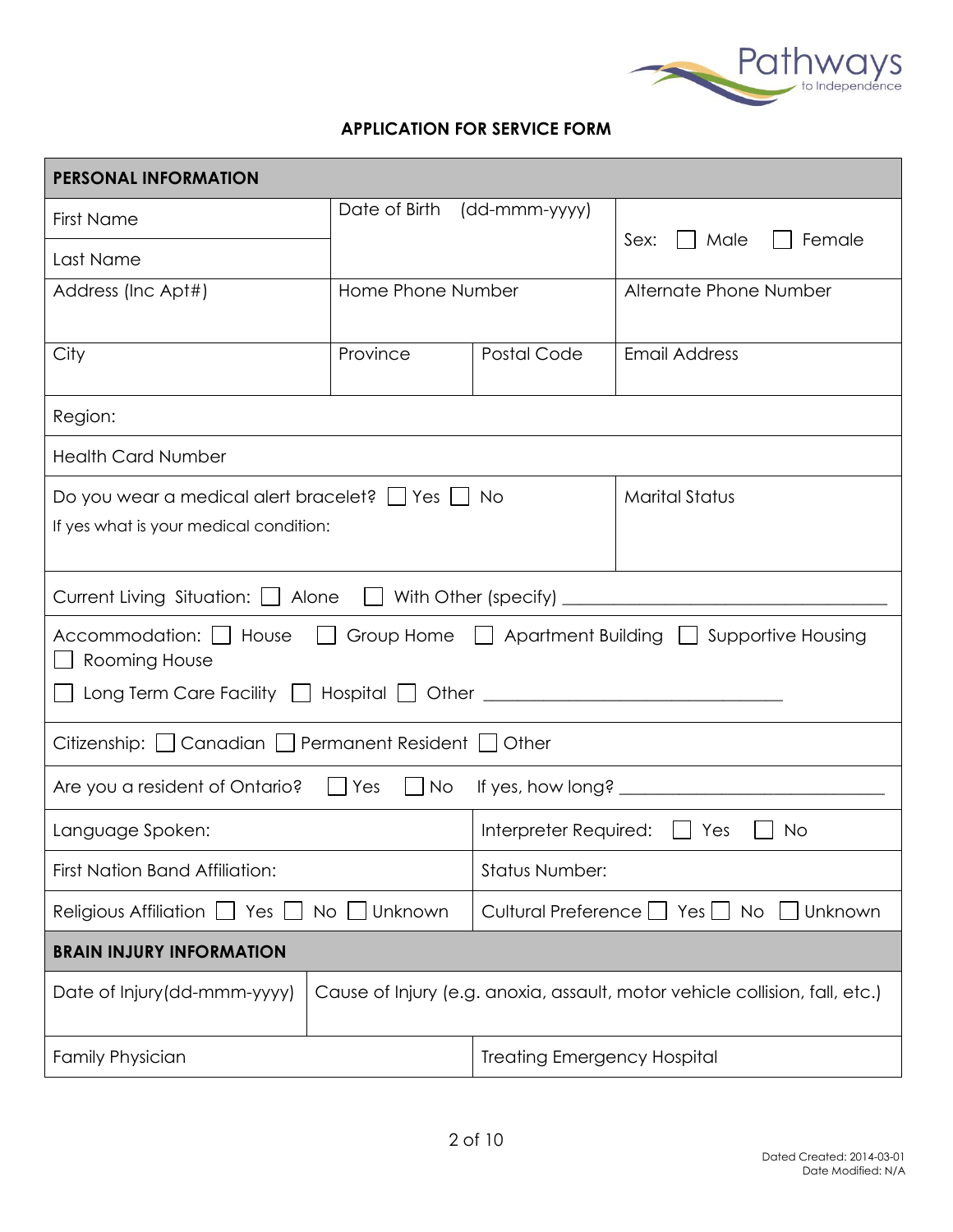

| City                                            | Province | Postal Code  | City        | Province             | Postal Code |
|-------------------------------------------------|----------|--------------|-------------|----------------------|-------------|
| Telephone                                       |          |              | Telephone   |                      |             |
| Is there history of a previous injury/accident: |          |              | No<br>Yes   |                      |             |
| If yes, please explain:                         |          |              |             |                      |             |
| PERSONAL SUPPORT NETWORK / EMERGENCY CONTACT    |          |              |             |                      |             |
|                                                 |          |              |             |                      |             |
| Name                                            |          | Relationship |             | Contact Person   Yes | <b>No</b>   |
| Address (inc. apt #)                            |          |              |             | Home Phone           |             |
| City                                            | Province |              | Postal Code | <b>Work Phone</b>    |             |
| <b>Email Address</b>                            |          |              |             |                      |             |
|                                                 |          |              |             |                      |             |

| Name                 | Relationship |             | Contact Person $\Box$ Yes $\Box$ No |
|----------------------|--------------|-------------|-------------------------------------|
| Address (inc. apt #) |              |             | Home Phone                          |
| City                 | Province     | Postal Code | Work Phone                          |

| <b>PROGRAM REQUESTED</b>                                  |
|-----------------------------------------------------------|
| Supported Independent Living Services                     |
| Community Services/Outreach                               |
| Day Program                                               |
| Respite                                                   |
| Residential (24 hour)                                     |
| Employment                                                |
| What are the long term goals with this placement request: |
|                                                           |
|                                                           |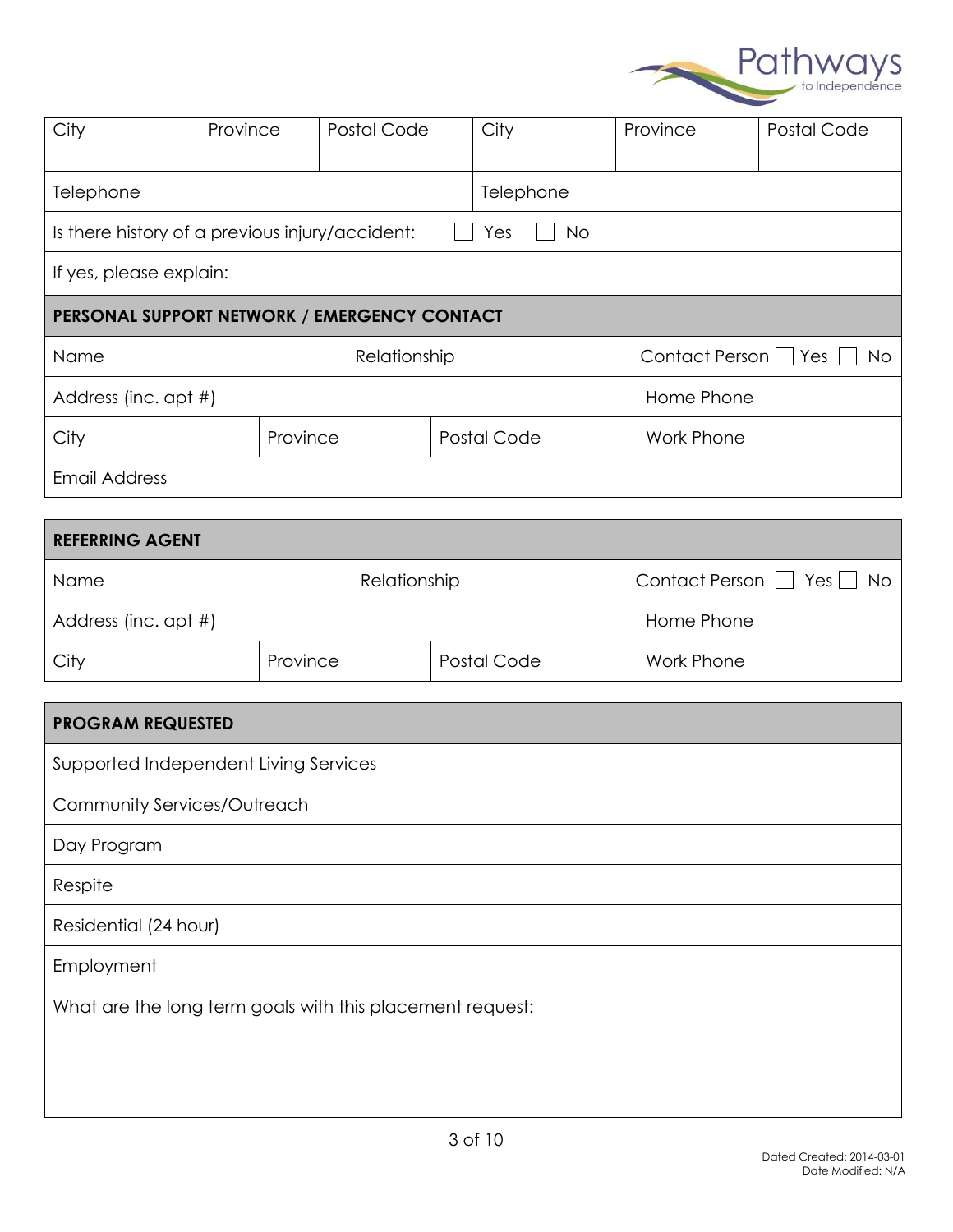

| <b>REASON FOR REFERRAL</b>                                             |                              |              |                                                |  |
|------------------------------------------------------------------------|------------------------------|--------------|------------------------------------------------|--|
| Applicant/SDM:                                                         |                              |              |                                                |  |
|                                                                        |                              |              |                                                |  |
|                                                                        |                              |              |                                                |  |
| Referring Agency                                                       |                              |              |                                                |  |
|                                                                        |                              |              |                                                |  |
|                                                                        |                              |              |                                                |  |
| Have you ever received Pathways Services                               | Yes                          |              | <b>No</b>                                      |  |
| List of Services and dates of service:                                 |                              |              |                                                |  |
|                                                                        |                              |              | Date: ____________________                     |  |
|                                                                        |                              |              | Date: ________________________                 |  |
|                                                                        |                              |              |                                                |  |
|                                                                        |                              |              |                                                |  |
| <b>TREATMENT HISTORY(if applicable)</b>                                |                              | Yes          | <b>No</b>                                      |  |
| If Yes, please complete the following:                                 |                              |              |                                                |  |
| Program/Facility/Hospital                                              | Dates Involved (dd-mmm-yyyy) |              | <b>Contact Name and Phone</b><br><b>Number</b> |  |
|                                                                        |                              |              |                                                |  |
|                                                                        |                              |              |                                                |  |
|                                                                        |                              |              |                                                |  |
|                                                                        |                              |              |                                                |  |
| Are you receiving or have you applied for other brain injury services? |                              |              | Yes<br><b>No</b>                               |  |
| If yes, please provide contact names and phone number:                 |                              |              |                                                |  |
| Have you participated in a neuropsychological assessment?              |                              |              | <b>No</b><br>Yes                               |  |
| If yes, Name of Assessor:                                              |                              | Phone Number |                                                |  |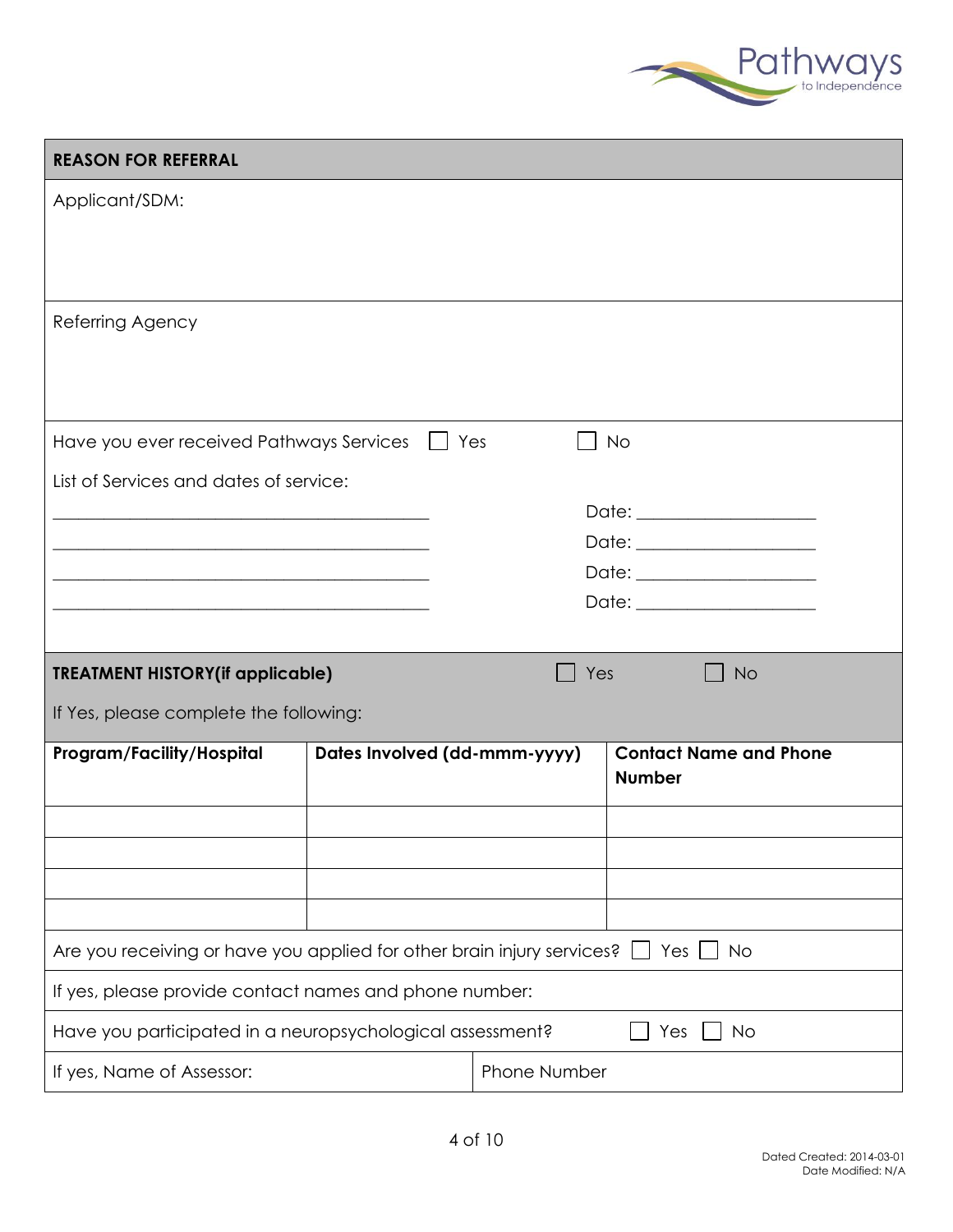

NOTE: Medical, attendant care, rehabilitation and vocational reports are required (if available) such as: Neurosurgery, Neuropsychology, Speech Therapy, Physiotherapy, Occupational Therapy, Social Work, Psychology, Psychiatry, Assessment and Discharge Summaries. Please attach copies of any available reports to this application.

| <b>MEDICAL INFORMATION</b>                                                                                                                                |
|-----------------------------------------------------------------------------------------------------------------------------------------------------------|
| Seizures<br>Yes<br><b>No</b><br>If yes, please describe type and frequency:                                                                               |
| Do you smoke? If yes please state how frequent and how many cigarettes.                                                                                   |
| If applicable, are your seizures under control?<br>Yes<br><b>No</b>                                                                                       |
| Wheelchair<br>Yes<br>Manual<br>Motorized<br>No<br>Full assistance<br><b>Transfers</b><br>Stand-by assistance<br>Independent                               |
| Supervision or assistance with mobility:<br>Yes<br><b>No</b>                                                                                              |
| If yes, does it apply to $\Box$ level surfaces<br><b>Stairs</b><br><b>Both</b>                                                                            |
| <b>Communication Issues</b><br><b>No</b><br>Yes                                                                                                           |
| If yes, please describe:                                                                                                                                  |
| Cognitive Difficulties (memory, concentration)<br>Yes<br>No                                                                                               |
| If yes, please describe:                                                                                                                                  |
| Other physical conditions (allergies, diabetes, heart conditions, diet restrictions, etc.)<br>  Yes<br><b>No</b>                                          |
| If yes, please describe:                                                                                                                                  |
|                                                                                                                                                           |
| Have you ever experienced behavioral that is challenging, for example- mood disorder, anxiety,<br><b>No</b><br>social isolation, anger management?<br>Yes |
| If yes, please describe:                                                                                                                                  |

| LIST OF MEDICATIONS (if you need more space please write on back of this page) |               |                    |  |
|--------------------------------------------------------------------------------|---------------|--------------------|--|
| <b>Name of Medication</b>                                                      | <b>Dosage</b> | <b>Times taken</b> |  |
|                                                                                |               |                    |  |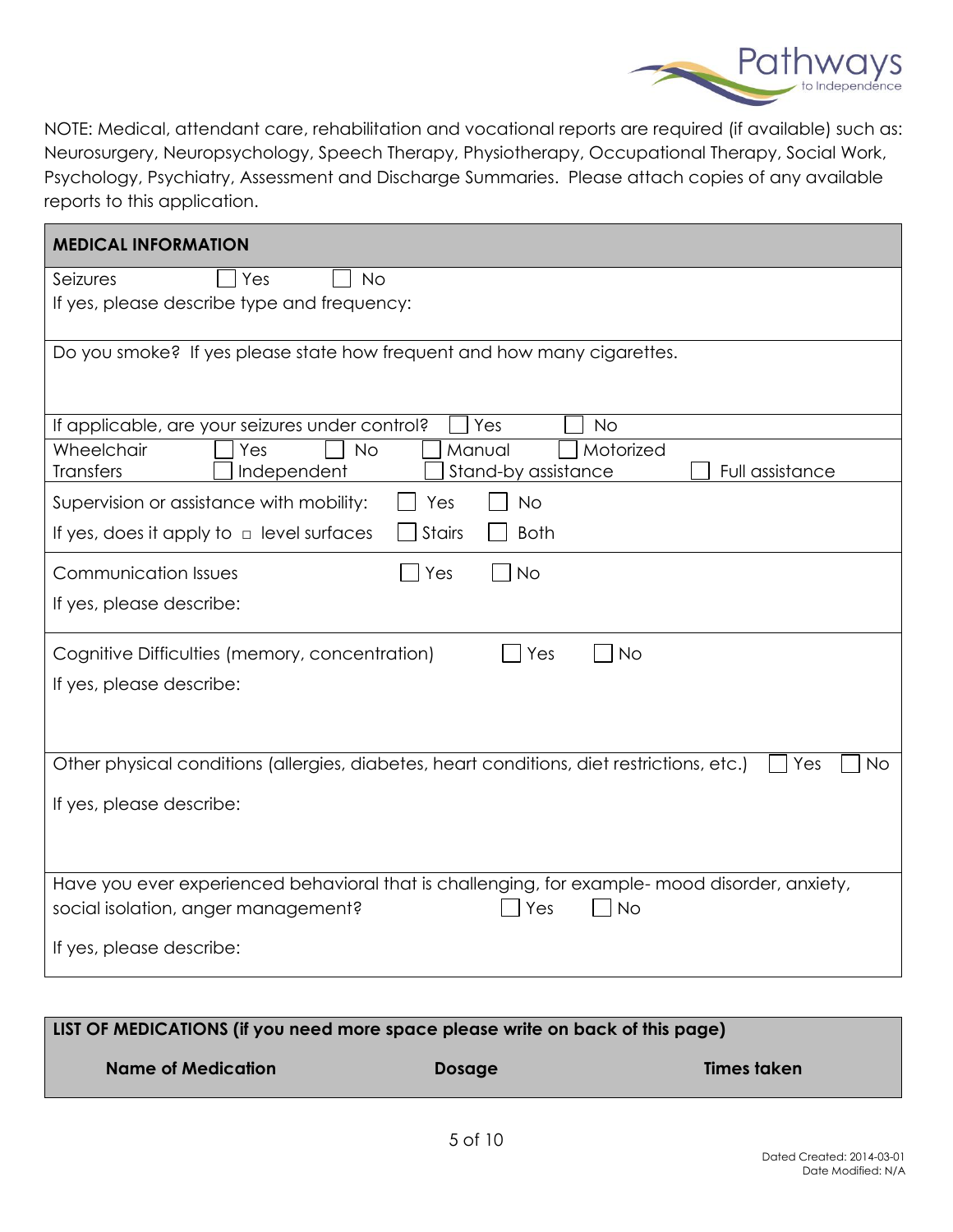

| Do you self-medicate? | $\Box$ Yes | $\Box$ No |  |
|-----------------------|------------|-----------|--|

| <b>PSYCHIATRIC</b>                                                                 |     |                             |                       |  |  |
|------------------------------------------------------------------------------------|-----|-----------------------------|-----------------------|--|--|
| Do you have a psychiatric diagnosis?<br><b>No</b><br>Yes                           |     |                             |                       |  |  |
| If yes, Date/Year of Diagnosis:                                                    |     | (dd-mmm-yyyy)               |                       |  |  |
| Nature of Diagnosis:                                                               |     |                             |                       |  |  |
| Included<br>Not available<br><b>Psychiatric Consult Notes:</b><br>Report to follow |     |                             |                       |  |  |
| <b>SUBSTANCE ABUSE / LEGAL</b>                                                     |     |                             |                       |  |  |
| Pre-Injury History of Substance Abuse:                                             | Yes | <b>No</b>                   | History not available |  |  |
| <b>Current Substance Abuse:</b>                                                    | Yes | <b>No</b>                   | Not known             |  |  |
| If Yes, Substance Abuse Treatment Recommended:                                     | Yes | $\overline{\phantom{1}}$ No |                       |  |  |
| Are you presently undergoing treatment for addictions?                             | Yes | <b>No</b>                   |                       |  |  |
| Is there any history of criminal charges/probation?                                | Yes | <b>No</b>                   |                       |  |  |
| If yes, please describe:                                                           |     |                             |                       |  |  |
|                                                                                    |     |                             |                       |  |  |

## **EDUCATION AND EMPLOYMENT**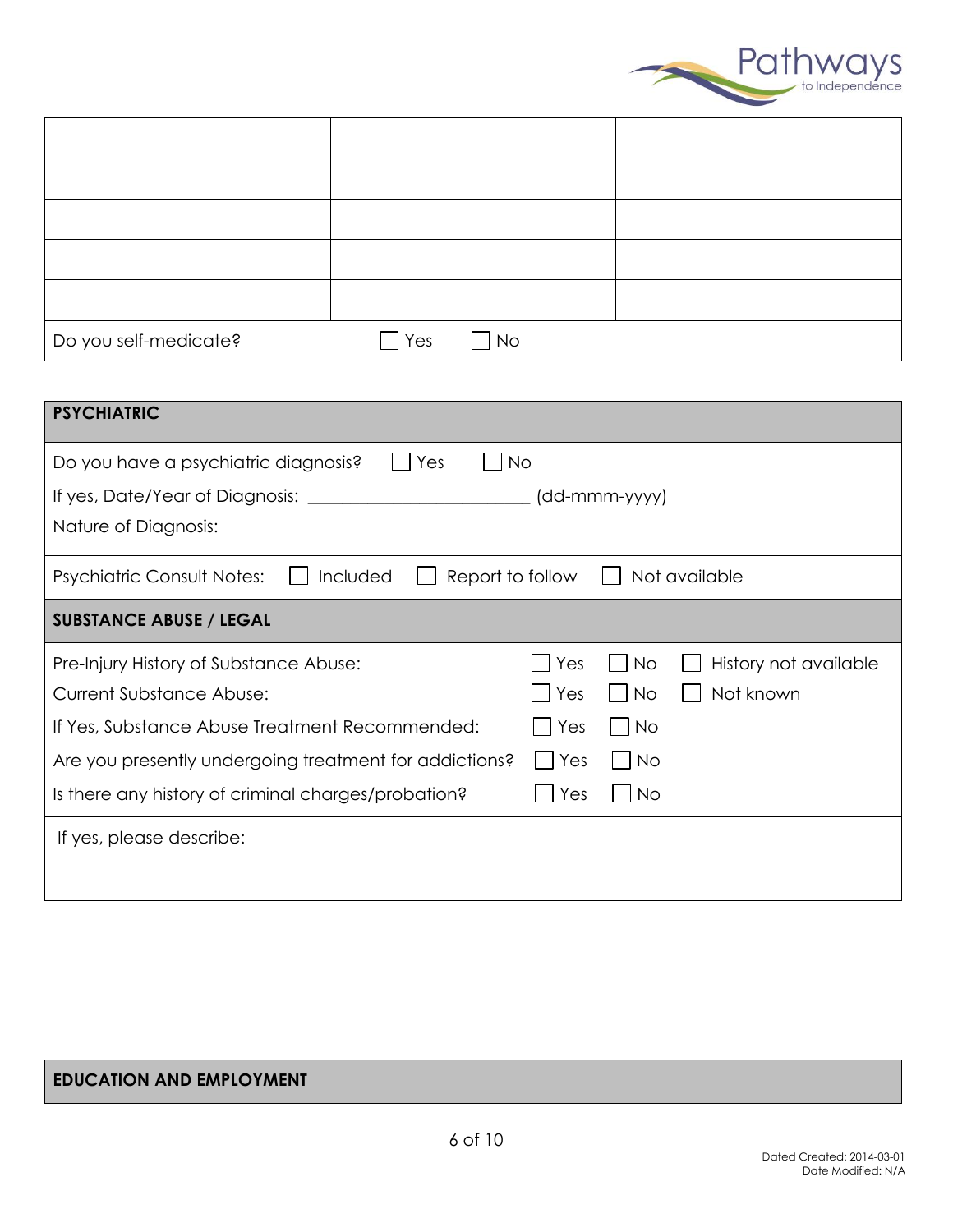

| Name of Last School Attended: | Address of School: |           |
|-------------------------------|--------------------|-----------|
| Level Attained:               | Year Completed:    |           |
| Name of Last Employer:        | Position:          | How long? |

| <b>FINANCIAL INFORMATION</b><br>for financial matters.                                                                                | This section must be completed by the applicant or person responsible |  |  |
|---------------------------------------------------------------------------------------------------------------------------------------|-----------------------------------------------------------------------|--|--|
| <b>Check Source Of Income:</b>                                                                                                        |                                                                       |  |  |
| Ontario Disability Support Program (ODSP)                                                                                             | Ontario Works (OW)                                                    |  |  |
| Old Age Security (OAS)                                                                                                                | Canadian Pension Plan (C.P.P.)                                        |  |  |
| Workplace Safety Insurance Board (W.S.I.B.)                                                                                           | Long Term Disability (private funding)                                |  |  |
|                                                                                                                                       |                                                                       |  |  |
|                                                                                                                                       |                                                                       |  |  |
|                                                                                                                                       |                                                                       |  |  |
|                                                                                                                                       |                                                                       |  |  |
| Rehabilitation Case Manager Name: (if applicable)_______________________________                                                      |                                                                       |  |  |
|                                                                                                                                       |                                                                       |  |  |
| Insurance Settlement Structured Settlement   Inheritance   Part Time Employment                                                       |                                                                       |  |  |
| Full Time Employment     Income Generating Assets - please describe: ____________                                                     |                                                                       |  |  |
| Amount of income per month: $\Box$ Do you have direct access to your income? $\Box$ Yes $\Box$ No                                     |                                                                       |  |  |
| <b>If no, Name and Phone Number of Substitute Decision Maker/Power of Attorney:</b> __________________________________                |                                                                       |  |  |
| Do you make your own personal decisions? <b>D</b> Yes<br>If no, Name and Phone Number of Substitute Decision Maker/Power of Attorney: | $\Box$ No                                                             |  |  |

| <b>PERSONAL INFORMATION</b>             |  |
|-----------------------------------------|--|
| Describe what your typical day is like? |  |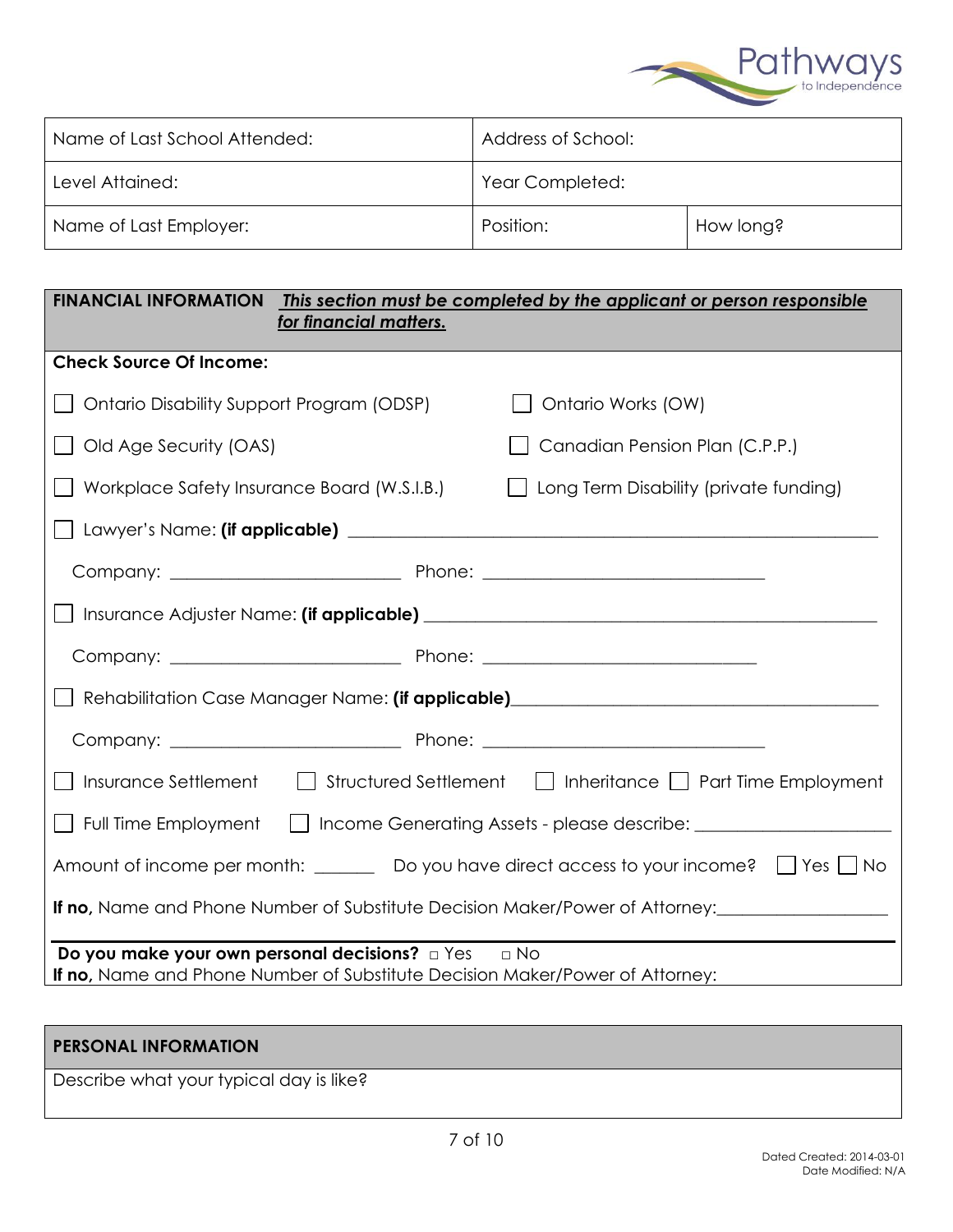

| What are your likes and dislikes?                                                                                                                                                     |
|---------------------------------------------------------------------------------------------------------------------------------------------------------------------------------------|
| Do you ever get upset? What things cause you get upset and what do you do to show your<br>frustration.                                                                                |
| Supervision or assistance with mobility:<br>$\Box$ Yes<br><b>No</b><br>If yes, does it apply to $\Box$ level surfaces<br>$\exists$ Stairs<br><b>Both</b>                              |
| <b>Communication Issues</b><br>$\Box$ Yes<br>∩ No<br>If yes, please describe:                                                                                                         |
| Cognitive Difficulties (memory, concentration)<br>$\Box$ No<br>$\Box$ Yes<br>If yes, please describe:                                                                                 |
| Other physical conditions (allergies, diabetes, heart conditions, diet restrictions, etc.)<br>Yes<br><b>No</b>                                                                        |
| If yes, please describe:                                                                                                                                                              |
| Have you ever experienced behavioral that is challenging, for example- mood disorder, anxiety,<br>social isolation, anger management?<br>Yes<br><b>No</b><br>If yes, please describe: |
|                                                                                                                                                                                       |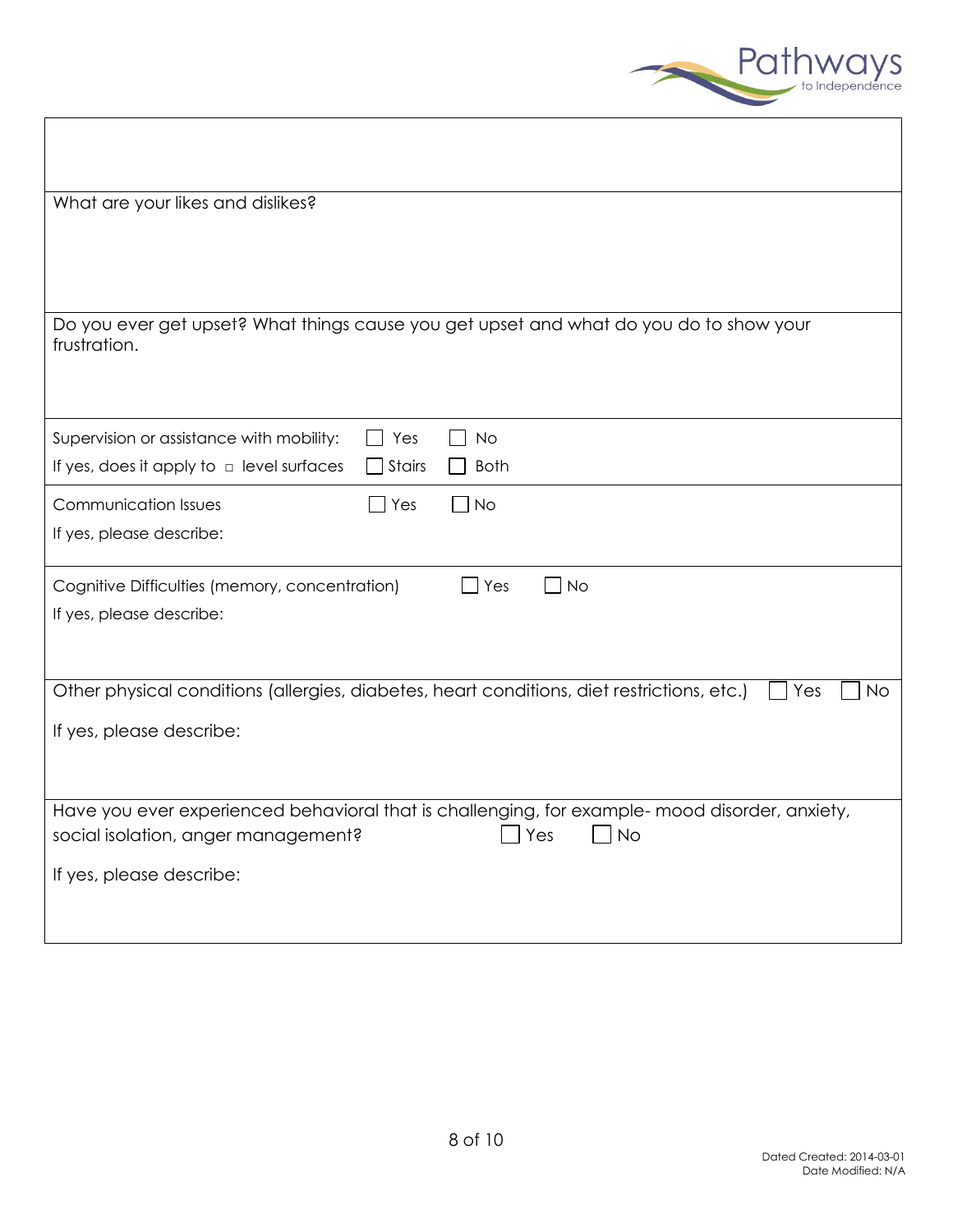

I, \_\_\_\_\_\_\_\_\_\_\_\_\_\_\_\_\_\_\_\_\_\_\_\_\_\_\_\_\_\_\_\_\_\_ certify that the above mentioned information is correct, to the best of

my knowledge.

Signature Date (dd-mmm-yyyy)

## **AUTHORIZATION TO RELEASE/OBTAIN INFORMATION**

 $\_$  , and the set of the set of the set of the set of the set of the set of the set of the set of the set of the set of the set of the set of the set of the set of the set of the set of the set of the set of the set of th

I hereby authorize \_

(Name of organization releasing information)

To release to, and/or obtain from: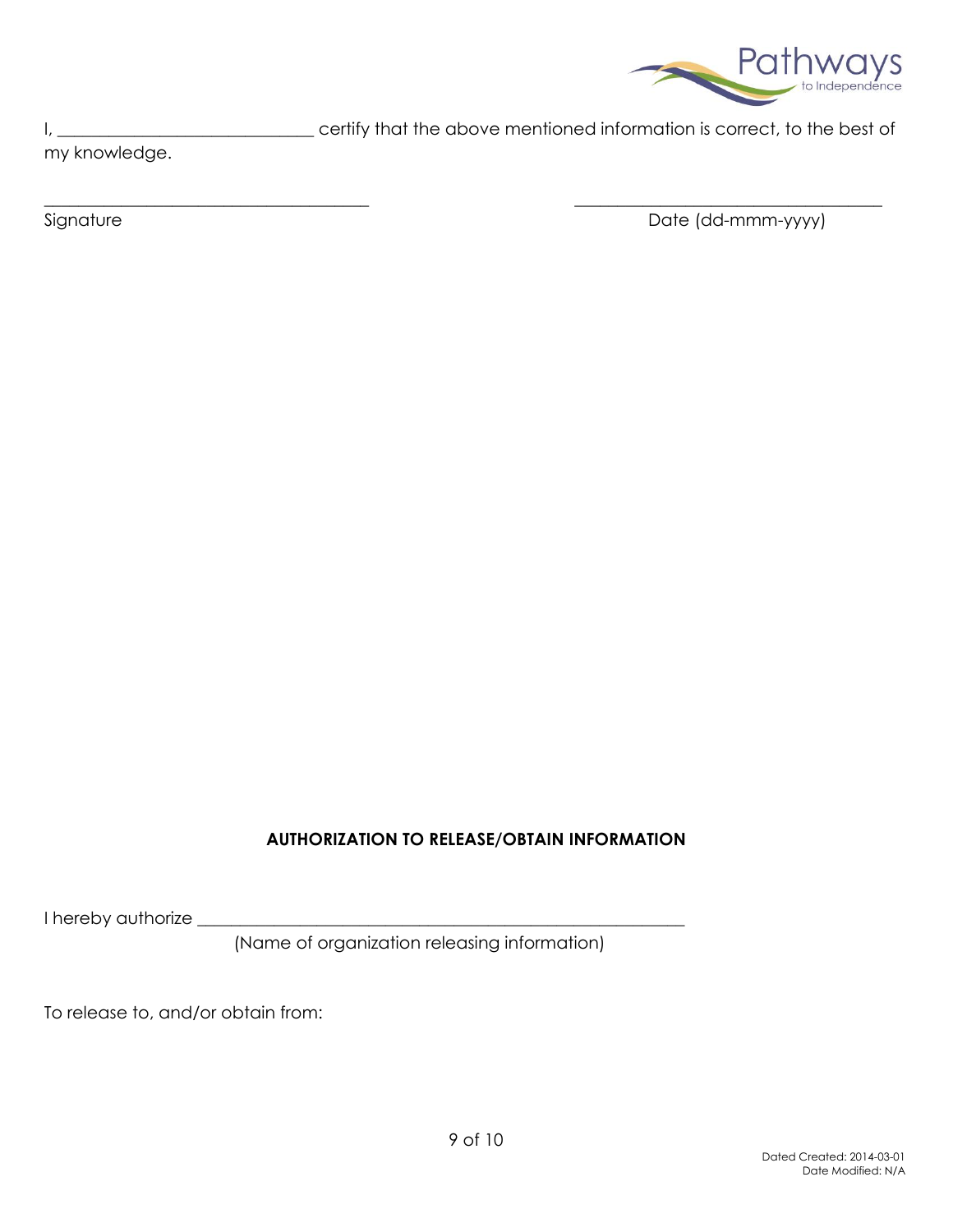

Information from relevant client records, in accordance with the policy(ies) of the originating organization regarding:

 $\mathcal{L}_\mathcal{L} = \mathcal{L}_\mathcal{L} = \mathcal{L}_\mathcal{L} = \mathcal{L}_\mathcal{L} = \mathcal{L}_\mathcal{L} = \mathcal{L}_\mathcal{L} = \mathcal{L}_\mathcal{L} = \mathcal{L}_\mathcal{L} = \mathcal{L}_\mathcal{L} = \mathcal{L}_\mathcal{L} = \mathcal{L}_\mathcal{L} = \mathcal{L}_\mathcal{L} = \mathcal{L}_\mathcal{L} = \mathcal{L}_\mathcal{L} = \mathcal{L}_\mathcal{L} = \mathcal{L}_\mathcal{L} = \mathcal{L}_\mathcal{L}$ 

\_\_\_\_\_\_\_\_\_\_\_\_\_\_\_\_\_\_\_\_\_\_\_\_\_\_ \_\_\_\_\_\_\_\_\_\_\_\_\_\_\_\_\_\_\_\_\_\_

(Name of Client) (D.O.B – dd-mmm-yyyy)

The required information to disclosed/obtain shall include written and verbal information regarding diagnosis, rehabilitation and support services needs as outlined in my application for services.

| This authorization shall be valid from         | and does not permit further |
|------------------------------------------------|-----------------------------|
| disclosure without my specific written consent |                             |

\_\_\_\_\_\_\_\_\_\_\_\_\_\_\_\_\_\_\_\_\_ \_\_\_\_\_\_\_\_\_\_\_\_\_\_\_\_\_\_\_ \_\_\_\_\_\_\_\_\_\_\_\_\_\_\_\_\_ \_\_\_\_\_\_\_\_\_\_\_\_\_\_\_\_\_\_\_\_

(Applicant) Date (dd-mm-yyyy) Witness Date (dd-mmm-yyyy)

(Substitute Decision Maker) Date (dd-mmm-yyyy)

#### **Medical Status Form**

#### **(Must be completed by a medical doctor)**

is applying to Pathways to Independence Acquired Brain Injury (Name and date of birth) Services.

In order to process the above named persons application, this form must be completed in full.

This form is to be completed by a medical doctor and submitted with your application if you do not have any other medical documentation to support your diagnosis of an acquired brain injury.

#### **Physical Status**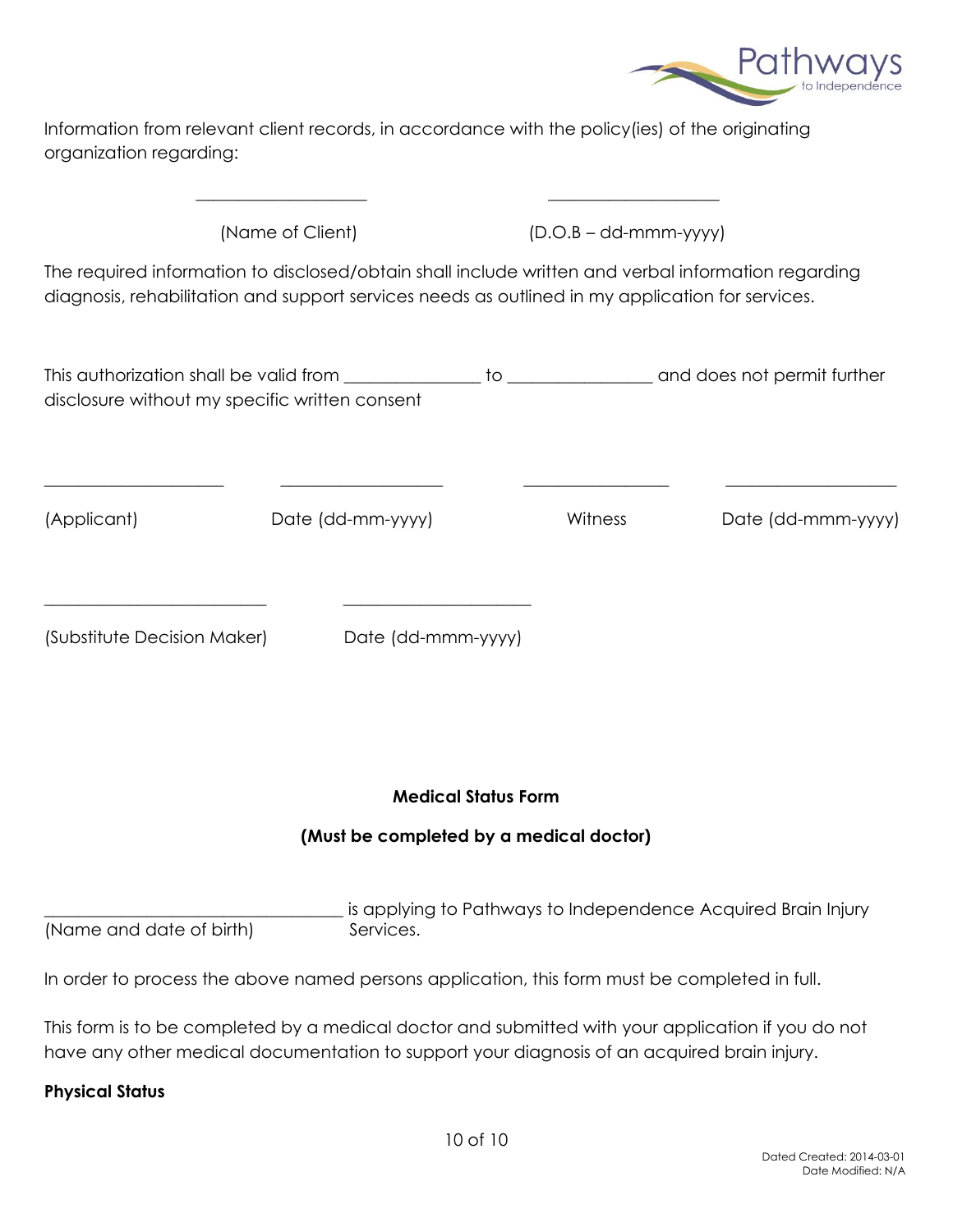|                                                         | Pathways              |
|---------------------------------------------------------|-----------------------|
| Does the applicant require assistive devices?           | No<br>Yes             |
| If YES, please describe:                                |                       |
| Does the applicant require attendant care?              | No.<br>Yes            |
| If YES, please explain:                                 |                       |
| Are there any physical conditions that should be known? | No.<br>Yes<br>$\perp$ |
| If YES, please describe:                                |                       |

## **Medications**

| <b>Name of Medication</b> | Dosage | Reason | <b>Side Effects</b> |
|---------------------------|--------|--------|---------------------|
|                           |        |        |                     |
|                           |        |        |                     |
|                           |        |        |                     |
|                           |        |        |                     |
|                           |        |        |                     |
|                           |        |        |                     |
|                           |        |        |                     |

# **Diagnosis**

| Is the applicant's <b>primary</b> diagnosis an acquired brain injury? | Yes<br><b>No</b> |
|-----------------------------------------------------------------------|------------------|
| If NO, please specify primary diagnosis:                              |                  |
| Is the injury progressive or degenerative in nature?                  | Yes<br>l No      |
| Please specify diagnosis:                                             |                  |
| Is there a secondary and/or a dual diagnosis?                         | l Yes<br>l No    |
| If YES, please specify:                                               |                  |
|                                                                       |                  |
|                                                                       |                  |

Date of Application:

(dd-mmm-yyyy)